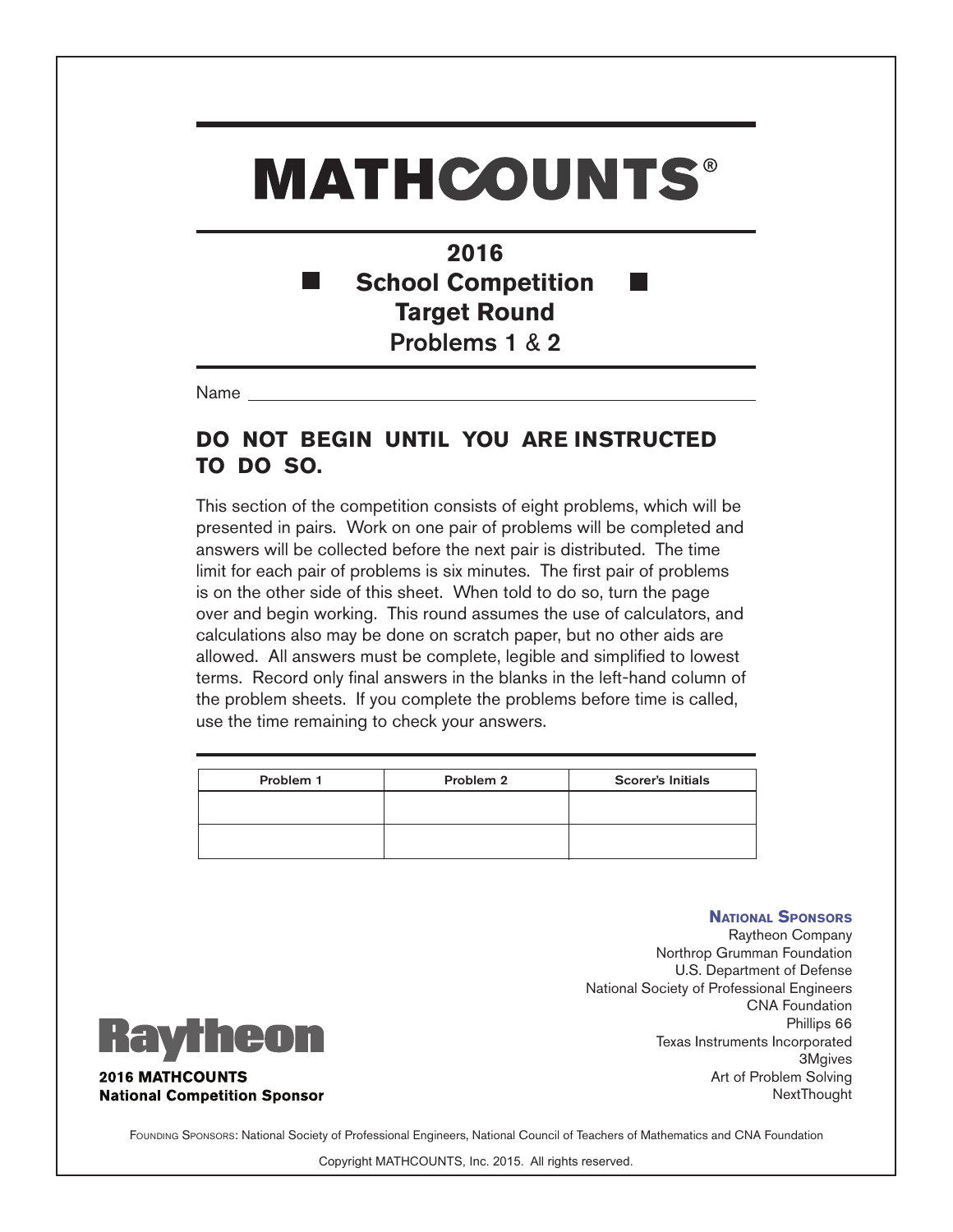| 1.        | dimes | Kelly has \$12.00 in dimes and quarters. She has six more quarters than dimes.<br>How many dimes does Kelly have?                                                                                                                                     |
|-----------|-------|-------------------------------------------------------------------------------------------------------------------------------------------------------------------------------------------------------------------------------------------------------|
| day<br>2. |       | The height of a bean plant is measured daily. At the end of the second day of<br>observations, it measured 1 inch in height. Thereafter, its height doubled every<br>two days. At the end of which day will the plant measure exactly 16 inches tall? |

Copyright MATHCOUNTS, Inc. 2015. All rights reserved. 2016 School Target Round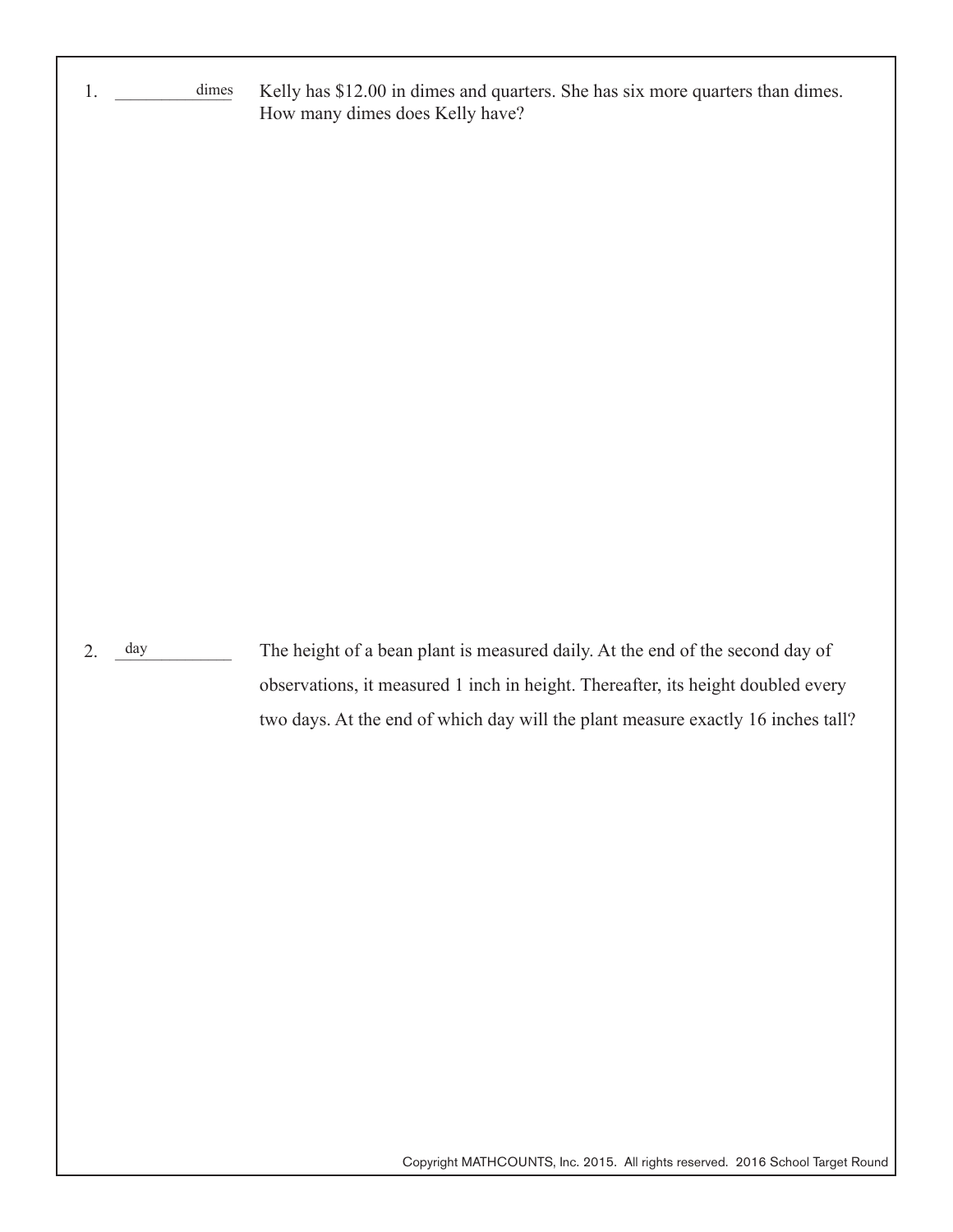#### **2016 School Competition** T. **Target Round** Problems 3 & 4

Name

**DO NOT BEGIN UNTIL YOU ARE INSTRUCTED TO DO SO.**

| Problem 3 | Problem 4 | <b>Scorer's Initials</b> |
|-----------|-----------|--------------------------|
|           |           |                          |
|           |           |                          |

### **Raytheon 2016 MATHCOUNTS National Competition Sponsor**

Raytheon Company Northrop Grumman Foundation U.S. Department of Defense National Society of Professional Engineers CNA Foundation Phillips 66 Texas Instruments Incorporated 3Mgives Art of Problem Solving NextThought

**National Sponsors**

FOUNDING SPONSORS: National Society of Professional Engineers, National Council of Teachers of Mathematics and CNA Foundation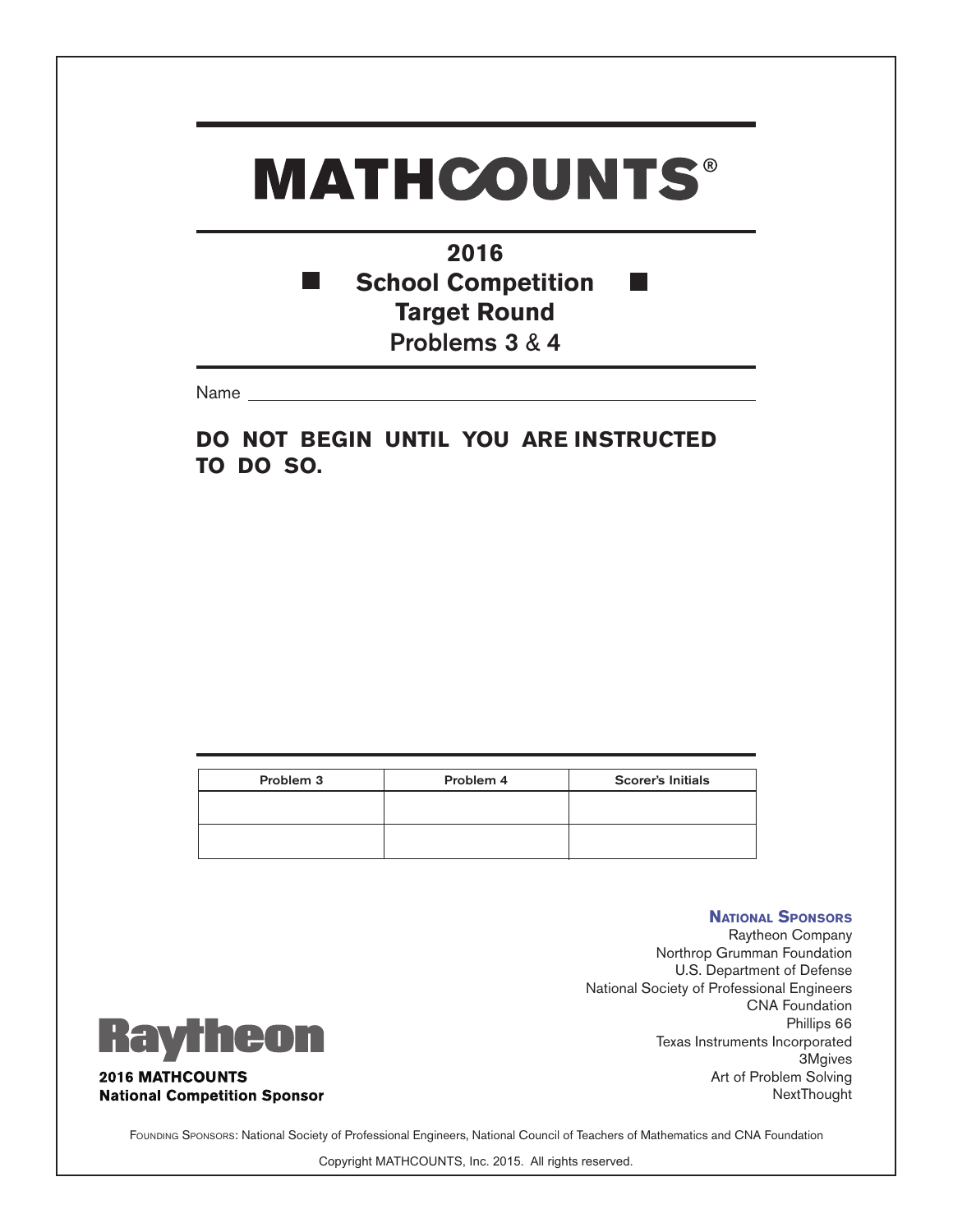| $\rm students$<br>3. | Koda teaches a total of 25 students in three different swimming classes. He<br>teaches his first two classes on Friday and his third class on Saturday. There are<br>seven students in Koda's Saturday class. What is the average number of students<br>in Koda's Friday classes? |
|----------------------|-----------------------------------------------------------------------------------------------------------------------------------------------------------------------------------------------------------------------------------------------------------------------------------|
| 4.                   | What is the least positive integer $n$ such that the product of 2016 and $n$ ends in<br>the digits 00?                                                                                                                                                                            |

Copyright MATHCOUNTS, Inc. 2015. All rights reserved. 2016 School Target Round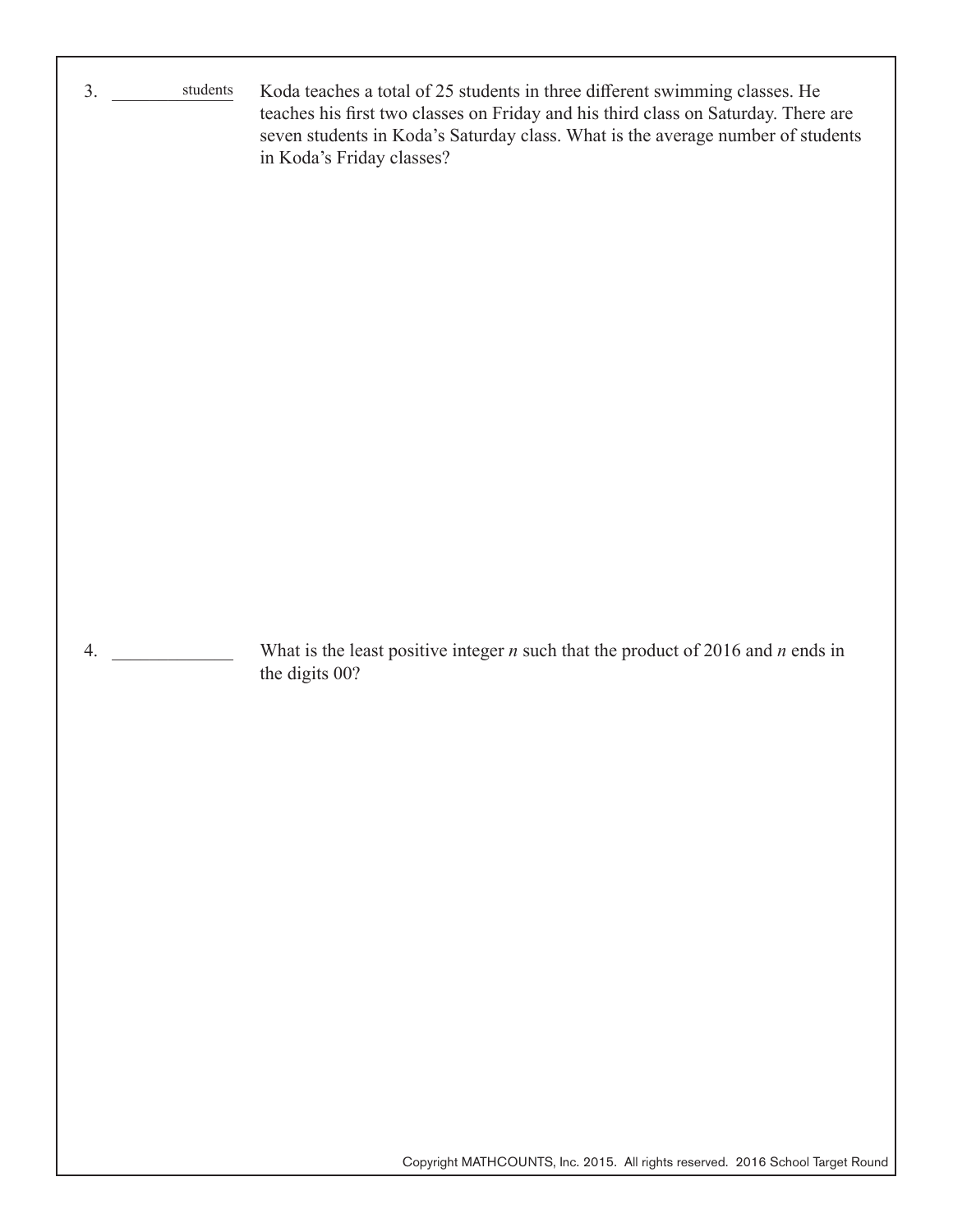**2016 School Competition** T. **Target Round** Problems 5 & 6

Name

**DO NOT BEGIN UNTIL YOU ARE INSTRUCTED TO DO SO.**

| Problem 5 | Problem 6 | <b>Scorer's Initials</b> |
|-----------|-----------|--------------------------|
|           |           |                          |
|           |           |                          |

### **Raytheon 2016 MATHCOUNTS National Competition Sponsor**

Raytheon Company Northrop Grumman Foundation U.S. Department of Defense National Society of Professional Engineers CNA Foundation Phillips 66 Texas Instruments Incorporated 3Mgives Art of Problem Solving NextThought

**National Sponsors**

FOUNDING SPONSORS: National Society of Professional Engineers, National Council of Teachers of Mathematics and CNA Foundation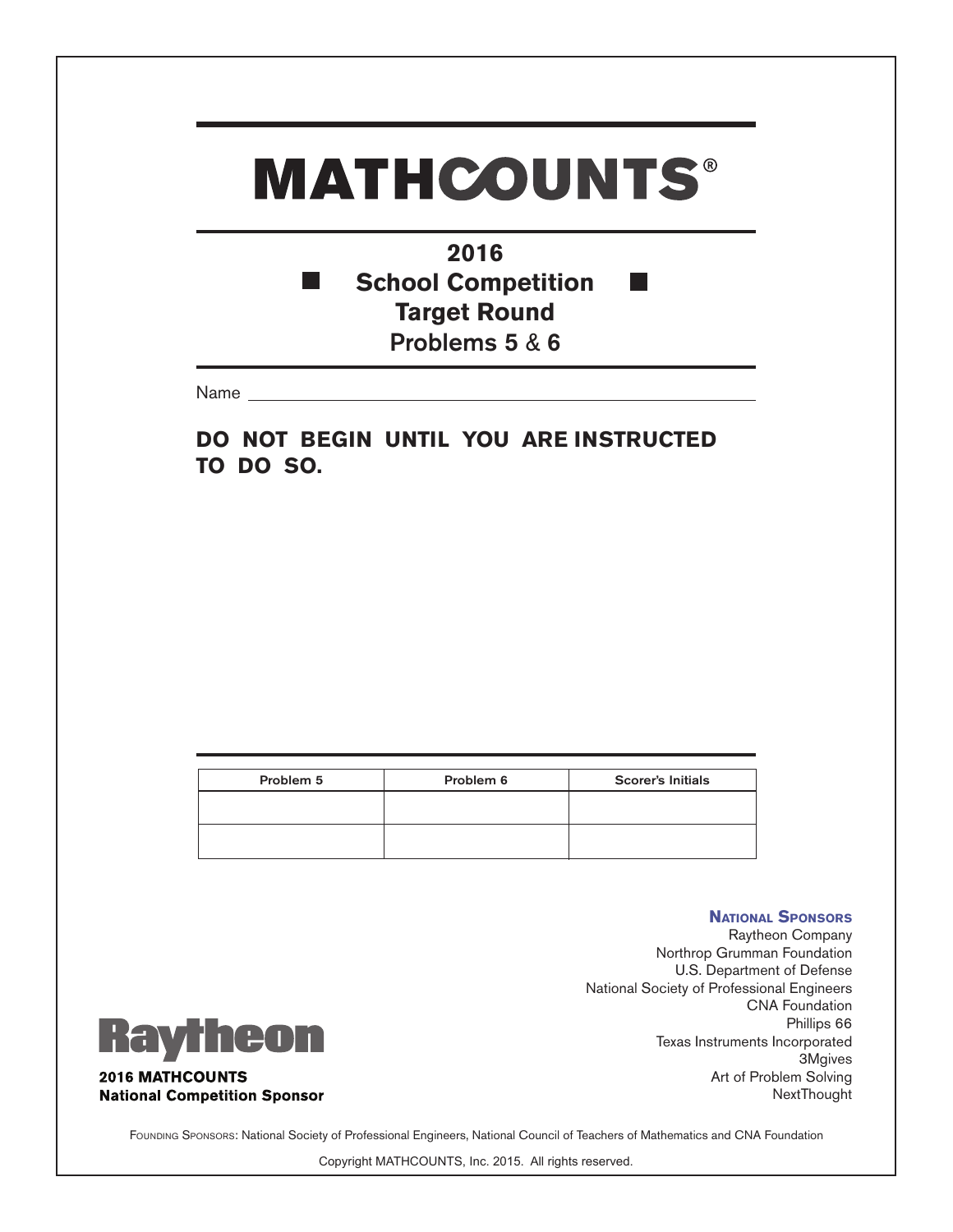| 5. | inches | A cubic yard of sand is spread uniformly to completely cover a rectangular<br>path that is 3 feet wide and 24 feet long. How many inches deep is the sand that<br>covers this path? Express your answer as a mixed number. |
|----|--------|----------------------------------------------------------------------------------------------------------------------------------------------------------------------------------------------------------------------------|
| 6. | paths  | Β<br>In the figure shown, how many paths are there that move<br>only upward from A to B?                                                                                                                                   |
|    |        | Copyright MATHCOUNTS, Inc. 2015. All rights reserved. 2016 School Target Round                                                                                                                                             |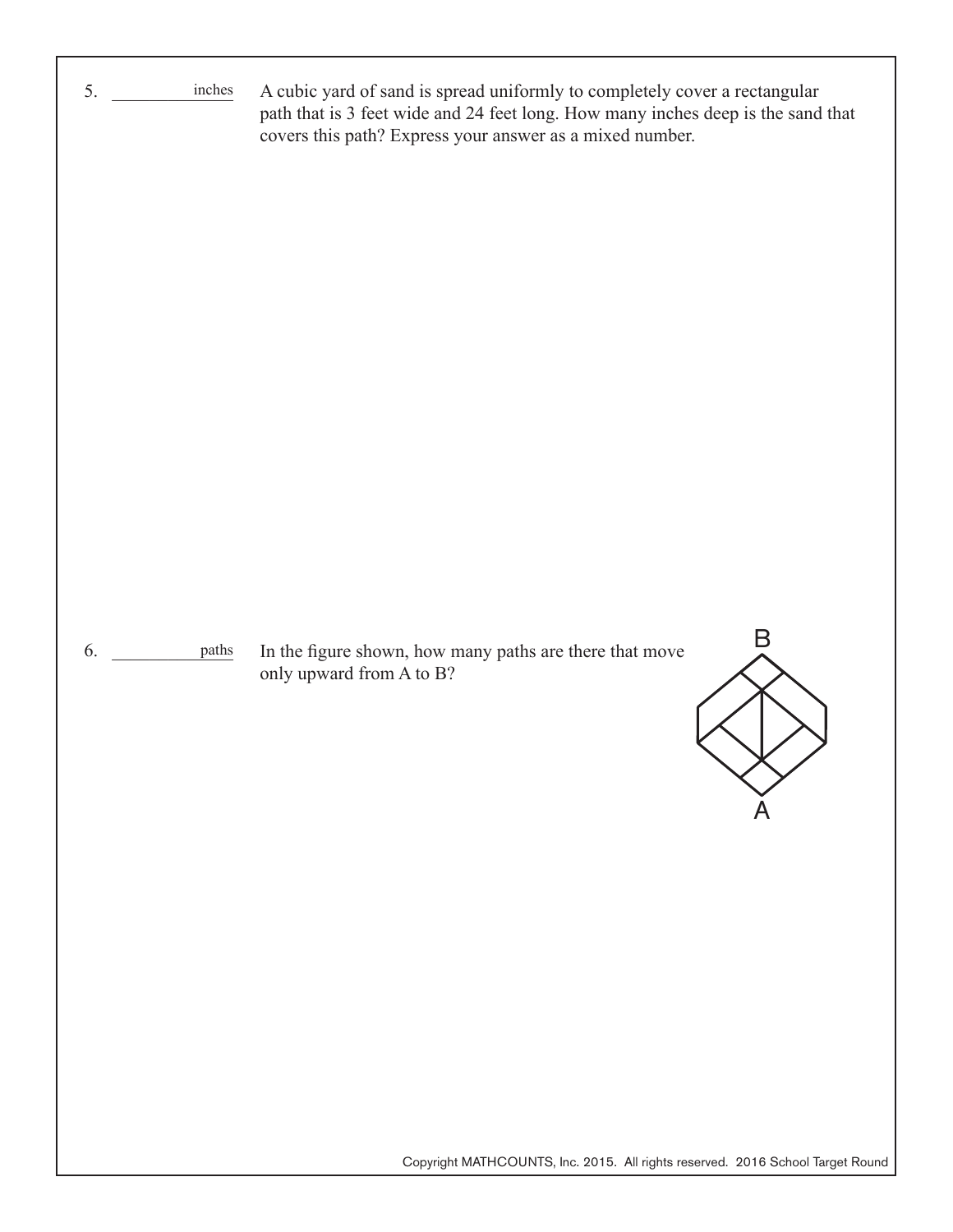**2016 School Competition** T. **Target Round** Problems 7 & 8

Name

**DO NOT BEGIN UNTIL YOU ARE INSTRUCTED TO DO SO.**

| Problem 7 | Problem 8 | <b>Scorer's Initials</b> |
|-----------|-----------|--------------------------|
|           |           |                          |
|           |           |                          |
|           |           |                          |
|           |           |                          |

### **Raytheon 2016 MATHCOUNTS National Competition Sponsor**

Raytheon Company Northrop Grumman Foundation U.S. Department of Defense National Society of Professional Engineers CNA Foundation Phillips 66 Texas Instruments Incorporated 3Mgives Art of Problem Solving NextThought

**National Sponsors**

FOUNDING SPONSORS: National Society of Professional Engineers, National Council of Teachers of Mathematics and CNA Foundation